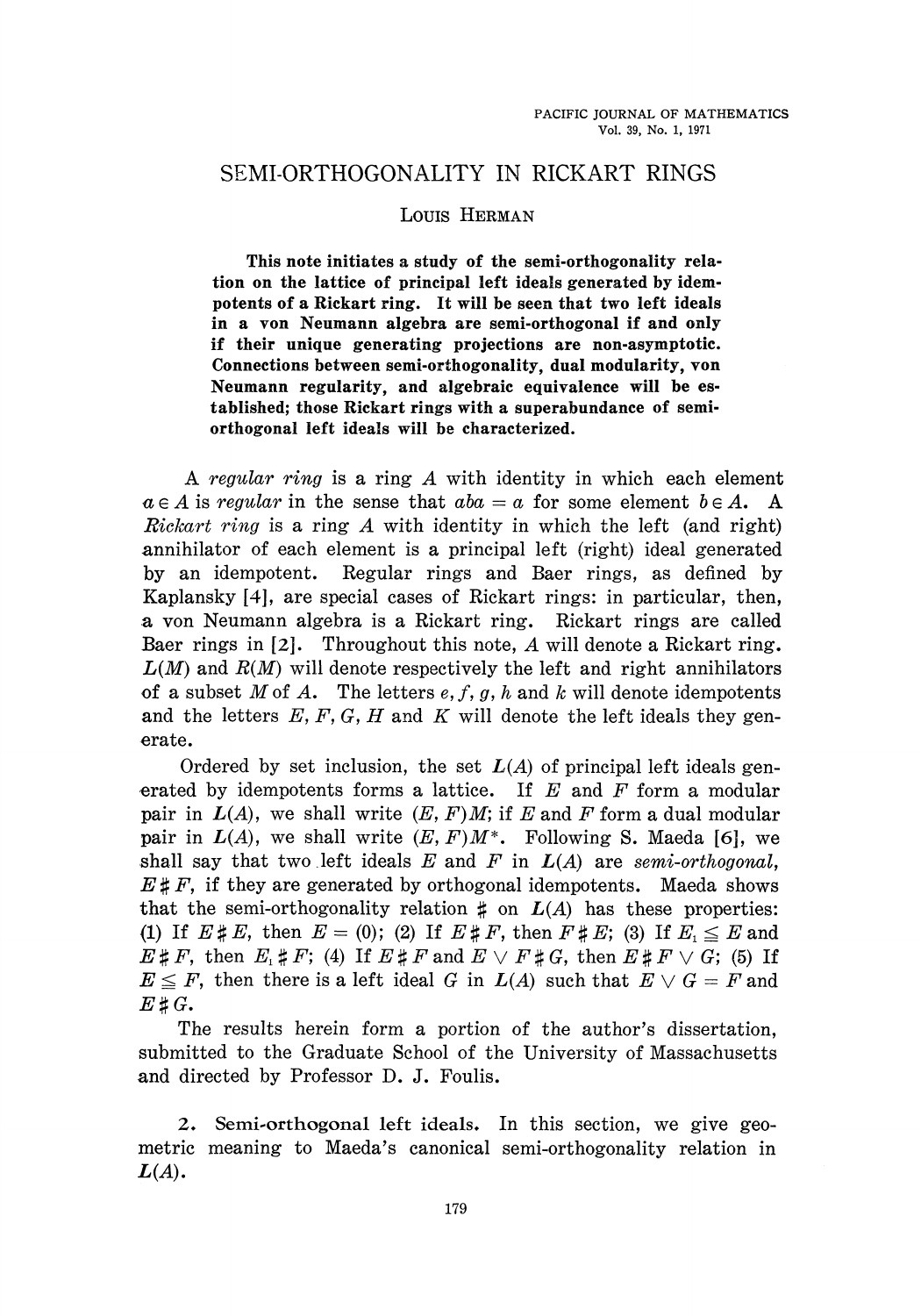### 180 LOUIS HERMAN

**THEOREM 1.** Let  $E = Ae$  and  $F = Af$ . Then the following con*ditions are equivalent:*

- $(1)$   $E \# F$ .
- (2)  $E \cap F = (0)$  and  $e(1 f)$  is regular in A.
- (3)  $E \oplus F = E \vee F$  in  $L(A)$ .

*Proof.* The proofs of (1) implies (2) and of (3) implies (1) are routine. To see that (2) implies (3), we suppose that  $e(1-f)xe(1-f)$  $(f) = e(1-f)$  for some  $x \in A$ . Put  $g = (1-f)xe(1-f)$ . Then  $fg = f$  $2 =$  $0 = gf$  and  $eg = e(1 - f)xe(1 - f) = e(1 - f) = e - ef.$  $(1 - f)xe(1 - f)g = (1 - f)xeg = (1 - f)xe(1 - f) = g$  and  $(f + g)^2 =$  $f + fg + gf + g = f + g.$ 

We claim that  $E \bigoplus F = A(f + g)$ . But  $f = (f + g) - g(f + g) \in$  $A(f + g)$  and  $e = ef + eg = e(f + g) \in A(f + g)$ . Thus  $E \bigoplus F \leq A(f + g)$ *g*). Conversely,  $f + g = f + (1 - f)xe(1 - f) = (1 - f)xe + (1 - xe + f)$  $fxe)f \in E \bigoplus F$ . Hence  $E \bigoplus F = A(f + g) \in L(A)$ .

We can find perspicacious geometric and topological interpretations for each of these equivalent conditions in the ring of bounded opera tors on a Hubert space or, more generally, in any von Neumann alge bra. In such a ring, any left annihilator is a principal left ideal generated by a unique projection (= self-ad joint idempotent). Let *e* and f denote the unique generating projections of E and F respectively: we shall identify these projections with their ranges.

If  $e \wedge f = 0$ , e and f are said to be asymptotic if  $\sup |\langle \alpha, \beta \rangle| =$ 1, where  $\|\alpha\| = 1 = \|\beta\|$ ,  $\alpha \in e$ ,  $\beta \in f$ ; otherwise *e* and f are said to be *non-asymptotic.* It is known [5, p. 166 and pp. 172-174] that these conditions are equivalent: (1)  $e$  and  $f$  form a non-asymptotic pair; (2) The projection map of the subspace  $e \oplus f$  onto *e* is continuous; (3) The vector sum of e and f is a closed subspace; (4)  $(e, f)M^*$  in the projection lattice of the ring of all bounded operators on the underlying Hilbert space. The relation of semi-orthogonality to non-asymptoticity is provocative; for, by modifying results of Jacob Feldman [1, pp. 12 14], it is easy to verify that  $E \sharp F$  if and only if e and f form a nonasymptotic pair.

Our next result, though appearing an immediate consequence of Theorem 1 (2), seems to require a measure of prestidigitatorial skill with idempotents.

COROLLARY 1. *ef is regular if and only if*  $(1 - f)(1 - e)$  is regu*lar.*

*Proof.* We prefer to demonstrate the obviously equivalent statement: If  $e(1-f)$  is regular, then so is  $f(1-e)$ . To this end, choose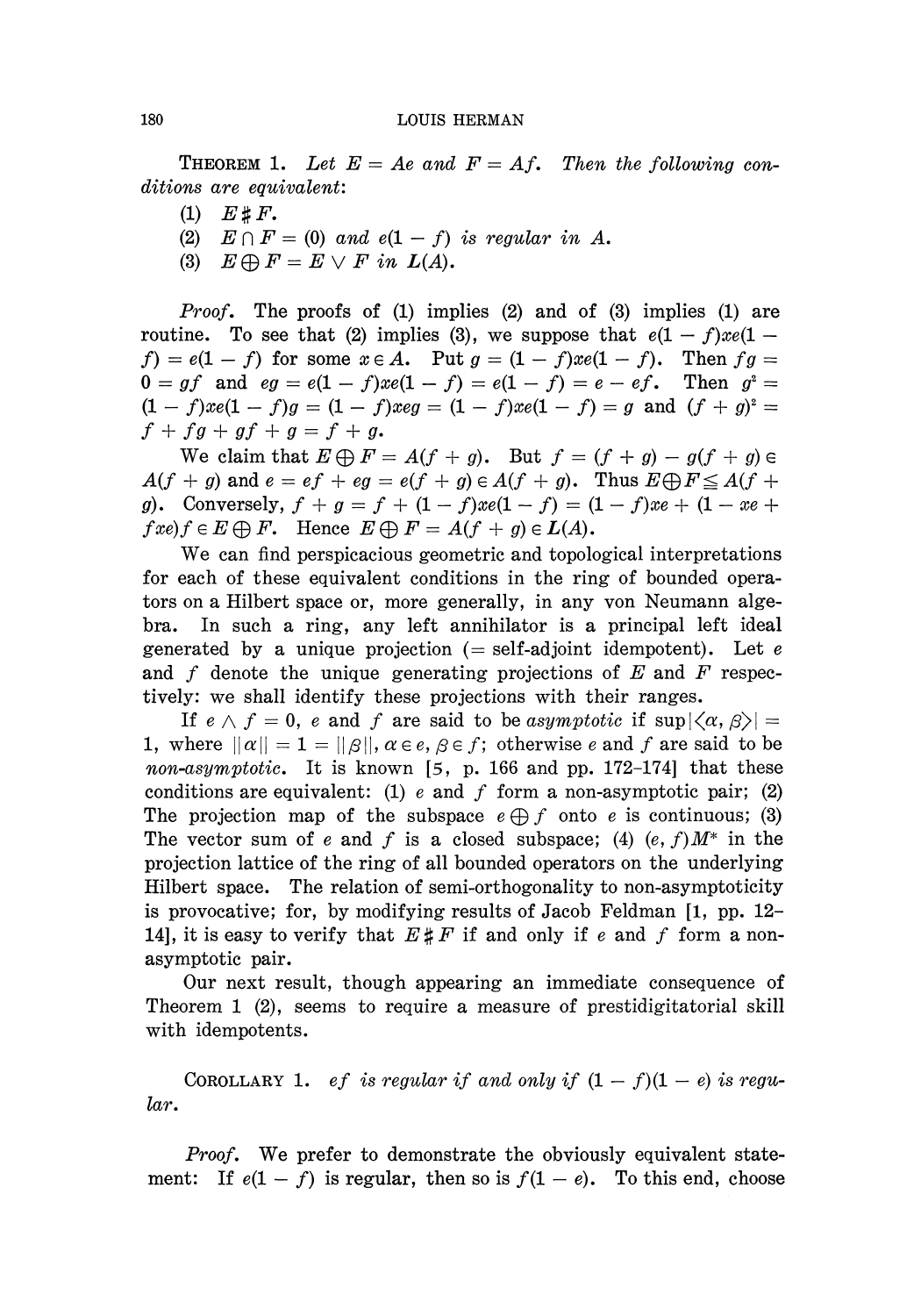an idempotent *h* with  $Ah = Ae \cap Af$ . Put  $e_1 = e + h - eh$  and  $f_1 =$  $f + h - fh$ . Then  $e_1$  and  $f_1$  are idempotent generators for Ae and *Af* respectively and  $h = he_1 = e_1h = hf_1 = f_1h$ . By direct computation, we have  $e_1(1 - f_1) = e(1 - f)(1 - h)$  and  $f_1(1 - e_1) = f(1 - e)(1 - h)$ . Since  $e(1-f)$  is regular,  $e(1-f)xe(1-f) = e(1-f)$  for some  $x \in A$ . Then, an easy computation shows  $e_1(1 - f_1)[(1 - f)x]e_1(1 - f) = e_1(1 - f_1)$ thus  $e_1(1-f_1)$  is regular.

 ${\rm Put}~~ e_{\scriptscriptstyle 0} = e_{\scriptscriptstyle 1}(1-h)~~{\rm and}~~ f_{\scriptscriptstyle 0} = f_{\scriptscriptstyle 1}(1-h).~~~{\rm Then}~~ e_{\scriptscriptstyle 0}(1-f_{\scriptscriptstyle 0}) = e_{\scriptscriptstyle 1}(1-f_{\scriptscriptstyle 1})$ is regular. Moreover, if  $z \in Ae_0 \cap Af_0 \leq Ae_1 \cap Af_1 = Ah$ , then  $z = zh$  $(ze_0)h = ze_1(1-h)h = 0$ ; so  $Ae_0 \cap Af_0 = (0)$ . Then by Theorem 1 (2), we have  $Ae_0 \sharp Af_0$ .

Consequently,  $f(1 - e)(1 - h) = f_1(1 - e_1) = f_0(1 - e_0)$  is regular. Then  $f(1 - e)(1 - h)yf(1 - e)(1 - h) = f(1 - e)(1 - h)$  for some element  $y \in A$ . But this means that  $f(1 - e)(1 - h)yf(1 - e) - f(1 - e) =$  $f(1 - e)(1 - h)yf(1 - e)h - f(1 - e)h$  is an element of  $A(1 - e) \cap Ah =$  $A(1-e) \cap Ae \cap Af = (0)$ . Thus  $f(1-e)[(1-h)y]f(1-e) = f(1-e)(1-e)$  $h$ )yf(1 – e) =  $f(1 - e)$ , showing that  $f(1 - e)$  is regular in A.

COROLLARY 2. If  $E \sharp F$ , then  $(E, F)M$  and  $(E, F)M^*$  in  $L(A)$ .

*Proof.* A proof that *E* and *F* form a modular pair is given by Maeda [6, Lm. 1]. Now suppose that  $Ae \sharp Af$  with  $Af \leq Ag \leq Ae \bigoplus$ Af. Then  $g = xe + yf$  for some elements x and y in A. Then  $xe =$  $g - yf \in Ae \cap Ag$  and we have  $g = xe + yf \in (Ae \cap Ag) \bigoplus Af$ . Thus  $Ag \leq (Ae \cap Ag) \bigoplus Af.$  Since the opposite inclusion is evident,  $Ag =$  $(Ae \cap Ag) \bigoplus Af$ . Hence  $(Ae, Af)M^*$ .

3. Equivalence of left ideals. Two left ideals  $E$  and  $F$  in  $L(A)$ are semi-orthogonally perspective via  $G, G: E \sim F$ , if  $E \oplus G = E \vee F =$  $G \oplus F$  with  $E \sharp G$  and  $G \sharp F$ . The importance of this relation is exemplified in the following result:

THEOREM 1. If  $G: E \sim F$ , then the mapping  $E_0 \rightarrow \varphi(E_0) = (E_0 \bigoplus$  $G \cap F$  is a lattice isomorphism of the principal lattice ideal generated *by E in L(A) onto the principal lattice ideal generated by F in L(A). Under this mapping, moreover, semi-orthogonal left ideals contained in E correspond with semi-orthogonal left ideals contained in F.*

*Proof.* The proof is entirely lattice theoretic. Define a mapping  $F_0 \to (G \bigoplus F_0) \cap E$  for each  $F_0 \leq F$ ; clearly both  $\varphi$  and  $\psi$  are isotone maps. By Corollary 2.2, we have  $(F, G)M^*$  and  $(G, E)M$ . With these modularity relations, it is easy to compute  $(\psi \circ \varphi)(E_0) =$ *E*<sub>0</sub> for all  $E_0 \leq E$ . Similarly  $(\varphi \circ \varphi)(F_0) = F_0$  for all  $F_0 \leq F$ . Thus  $\varphi$ is a lattice isomorphism with  $\psi$  its inverse mapping.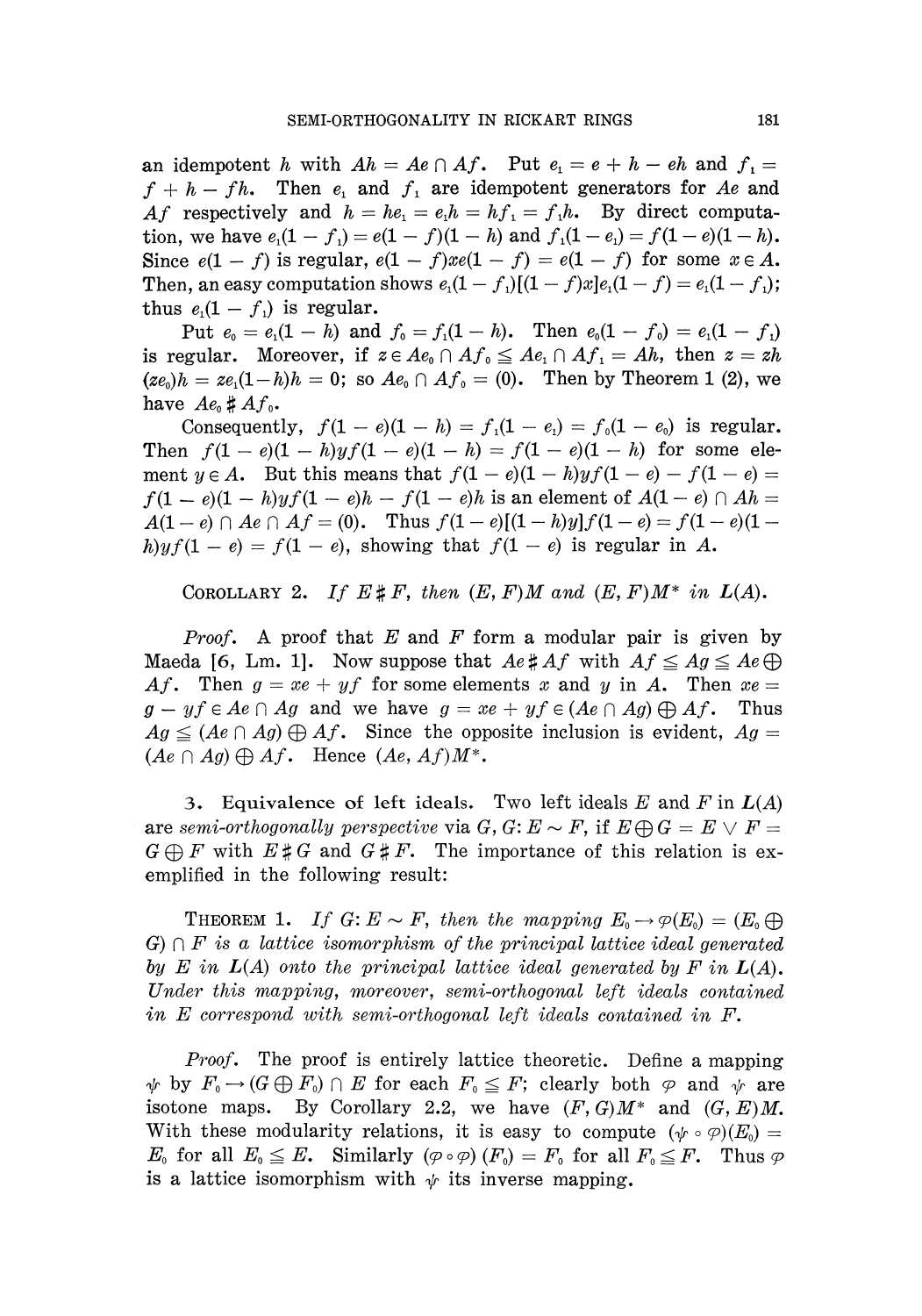Now suppose  $E_1, E_2 \leq E$  with  $E_1 \sharp E_2$ . Since also. Then  $E_1 \bigoplus G \sharp E_2$  and we may compute  $\varphi(E_1) \bigoplus G =$  [( $E_1 \bigoplus G$ )  $\cap$  $F \cap F \bigoplus G = (E_1 \bigoplus G) \cap (F \bigoplus G) = (E_1 \bigoplus G) \cap (E \bigoplus G) = E_1 \bigoplus G \sharp E_2$ , since  $(F, G)M^*$ . Thus  $\varphi(E_1) \sharp E_2 \bigoplus G$ , so that  $\varphi(E_1) \sharp \varphi(E_2)$ . Conversely, if  $F_1, F_2 \leq F$  with  $F_1 \sharp F_2$ , a similar argument shows

LEMMA 1. [7, Th. 2]. Let  $eA = aA$  and  $Af = Aa$ . Then there  $exists \ a \ unique \ element \ a^+ \in A \ such \ that$ 

 $(1)$   $aa^+ = e$ .

(2)  $fa^+ = a^+$ .

*Moreover,*

- (3)  $a^+a = f$ .
- (4)  $Ae = Aa^+$ .
- (5)  $fA = a^+A$ .
- (6)  $a = aa^+a$ .
- (7)  $a^+ = a^+ a a^+.$

Two idempotents *e* and / are *algebraically equivalent* via α and  $b(a, b: e \sim f)$  if  $e = ab, f = ba, a \in e \Lambda f$  and  $b \in f \Lambda e$ . This is easily seen to be an equivalence relation. The idempotents  $e$  and  $f$  are algebraically equivalent if and only if *Ae* and *Af* are isomorphic A-modules; more over, in that case, the mapping  $x \rightarrow bxa$  is a ring isomorphism of eAe onto *fAf* [4, pp. 21-23].

Notice that by Lemma 1, if  $eA = aA$  and  $Af = Aa$ , then e and / are algebraically equivalent via α, *a + .* This observation enables us to relate algebraic equivalence in  $A$  to semi-orthogonal perspectivity in  $L(A)$ .

THEOREM 2. If  $Ae \sim Af$ , then  $e \sim f$ .

*Proof.* Suppose  $Ag: Ae \sim Af$ . Put  $a = e(1 - g)$  and  $b = f(1 - g)$ ; then  $\alpha$  and  $\delta$  are regular by Theorem 2.1 (2). An easy computation shows  $eA = RL(e) = RL(e(1 - g)) = RL(a) = aA$  and similarly  $fA =$ *bA.* Moreover,  $Ae \oplus Ag = Ag \oplus Af$  implies  $R(a) = R(b)$ ; thus  $Aa =$  $LR(a) = LR(b) = Ab$ . Choose an idempotent h with  $Ah = Aa = Ab$ . Then by our observation above,  $e \sim h$  and  $h \sim f$ . Hence  $e \sim f$ .

For semi-orthogonal left ideals, the converse of Theorem 2 is also valid. We prove this as a first consequence of Lemma 2. With  $Ae \sharp Af$ , this fundamental lemma establishes a bijection of  $eAf$  onto, what might be termed, the set of relative semi-orthocomplements of Af in  $Ae \bigoplus Af$ .

LEMMA 2. Let  $E = Ae$  and  $F = Af$  with  $E \sharp F$ . (1) If  $G \oplus F = E \oplus F$  with  $G \in L(A)$ , then  $G = A(e - a)$  for some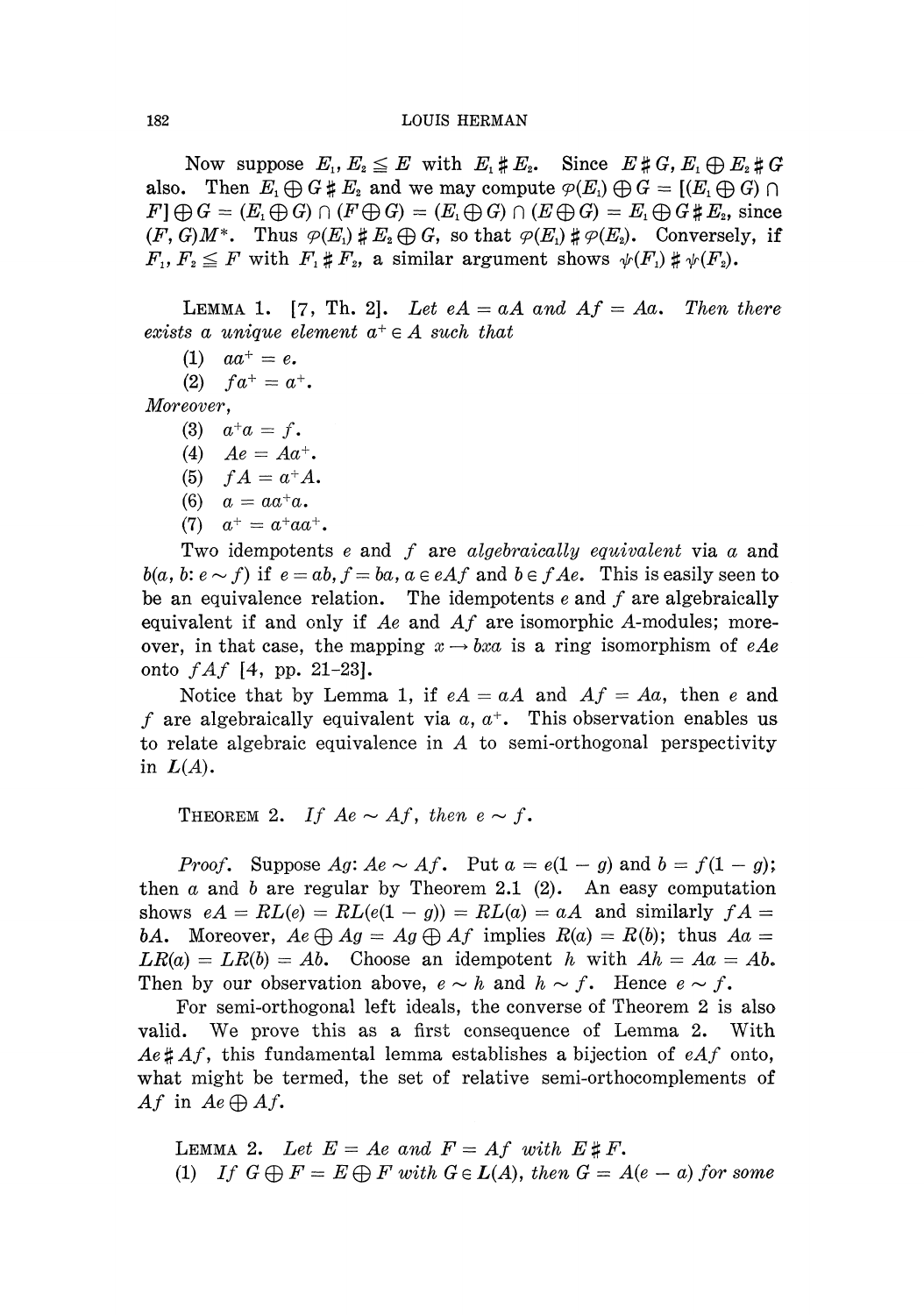*unique*  $a \in eAf$ .

(2) If  $a \in eAf$ , then there exists a left ideal  $G \in L(A)$  such that

- (i)  $G = A(e a)$ .
- (ii)  $G \bigoplus F = E \bigoplus F$ .
- (iii)  $E \vee G = E \bigoplus LR(a)$ .
- (iv)  $E \cap G = E \cap L(a)$ .

*Proof.* To prove (1), let *g* be an idempotent generator for *G.* Choose w and x in A such that  $e = wg + xf$ . Then  $e = ewg + exf$ . Put  $a = \epsilon x f$ . Then  $e - a = \epsilon w g \in G$ ; so  $A(e - a) \leq G$ . Conversely,  $g = ye + zf = y(e - a) + ya + zf = yewg + ya + zf$  for some  $y, z \in A$ . But  $g - yewg = ya + zf \in G \cap F = (0)$ , so that  $g = yewg = y(e - a)$ . Hence  $G = Ag \leq A(e - a)$ .

If also  $b \in F = Af$  with  $e - b \in G$ , then  $a - b = (e - b) - (e - a) \in$  $G \cap F = (0)$ ; so  $a = b$ . This establishes the uniqueness of a.

To prove  $(2)$ , let  $e_0$  and  $f_0$  denote orthogonal idempotent generators for *E* and *F* respectively. Put  $g = e_0 - e_0a$  and  $G = Ag$ . Since  $ae_0 =$  $afe_0 = aff_0e_0 = 0$ , we find that  $g = g^2$ . Thus  $G \in L(A)$ . Now  $g =$  $\mathbf{c}_0(e-a) \text{ and } e-a = e(e_{\scriptscriptstyle 0}-e_{\scriptscriptstyle 0}a) = eg \text{ implies } G = Ag = A(e-a), \text{ proving } \mathbf{c}_0 = e_{\scriptscriptstyle 0}a \text{ and } e = e_{\scriptscriptstyle 0}a \text{ and } e = e_{\scriptscriptstyle 0}a \text{ and } e = e_{\scriptscriptstyle 0}a \text{ and } e = e_{\scriptscriptstyle 0}a \text{ and } e = e_{\scriptscriptstyle 0}a \text{ and } e = e_{\scriptscriptstyle 0}a \text{ and } e = e_{\scriptscriptstyle 0}a \text{ and } e = e_{\scriptscriptstyle 0}a \text{ and } e =$ (i) . The remaining parts of (2) are straightforward computations.

**THEOREM 2.** Let  $Ae \# Af$ . Then  $Ae \sim Af$  if and only if  $e \sim f$ .

*Proof.* Suppose a, b:  $e \sim f$ . Put  $G = A(e - a)$  and  $H = A(f - b)$ . Then by Lemma 2 (2),  $G \oplus Af = Ae \oplus Af = Ae \oplus H$ . But  $e - a =$  $ab - a = a(b - f) = -a(f - b)$  and  $f - b = ba - b = b(a - e) = -b(e$ a), showing that  $G = A(e - a) = A(f - b) = H$ . Thus  $Ae \oplus G =$  $Ae \bigoplus Af = G \bigoplus Af.$ 

4. Regularity. In this section, we characterize those Rickart rings A in which  $E \cap F = (0)$  implies  $E \sharp F$  for all E and F in  $L(A)$ . It will be convenient in the two lemmas and in Theorem 1 to adopt some notation. Let *a* and δ denote regular elements with *Ae = Aa* and  $fA = bA$ . Choose  $a^+$  and  $b^+$  by Lemma 3.1 so that  $a^+a = e$  and  $bb^+ = f$ ; choose idempotent generators g and h of  $LR(ab)$  and  $RL(ab)$ respectively. In the context of Rickart \*-semigroups, Theorem 1 is due to D. J. Foulis [2].

LEMMA 1. *If eb or af is regular, then so is* αδ.

*Proof.* Suppose *eb* is regular. Choose an idempotent generator *k* for Aeb and choose  $(eb)^+$  so that  $(eb)^+e b = k$ . Put  $x = (eb)^+a^+h$ . Then  $\mathbf{a} \cdot \mathbf{b} = (eb)^+a^+hab = (eb)^+a^+ab = (eb)^+eb = k$ . Then  $ab\mathbf{a} \cdot \mathbf{b} = abk = (ae)bk = k$ .  $a(eb)k = a(eb) = (ae)b = ab$ , showing that ab is regular. The argument for *af* is similar.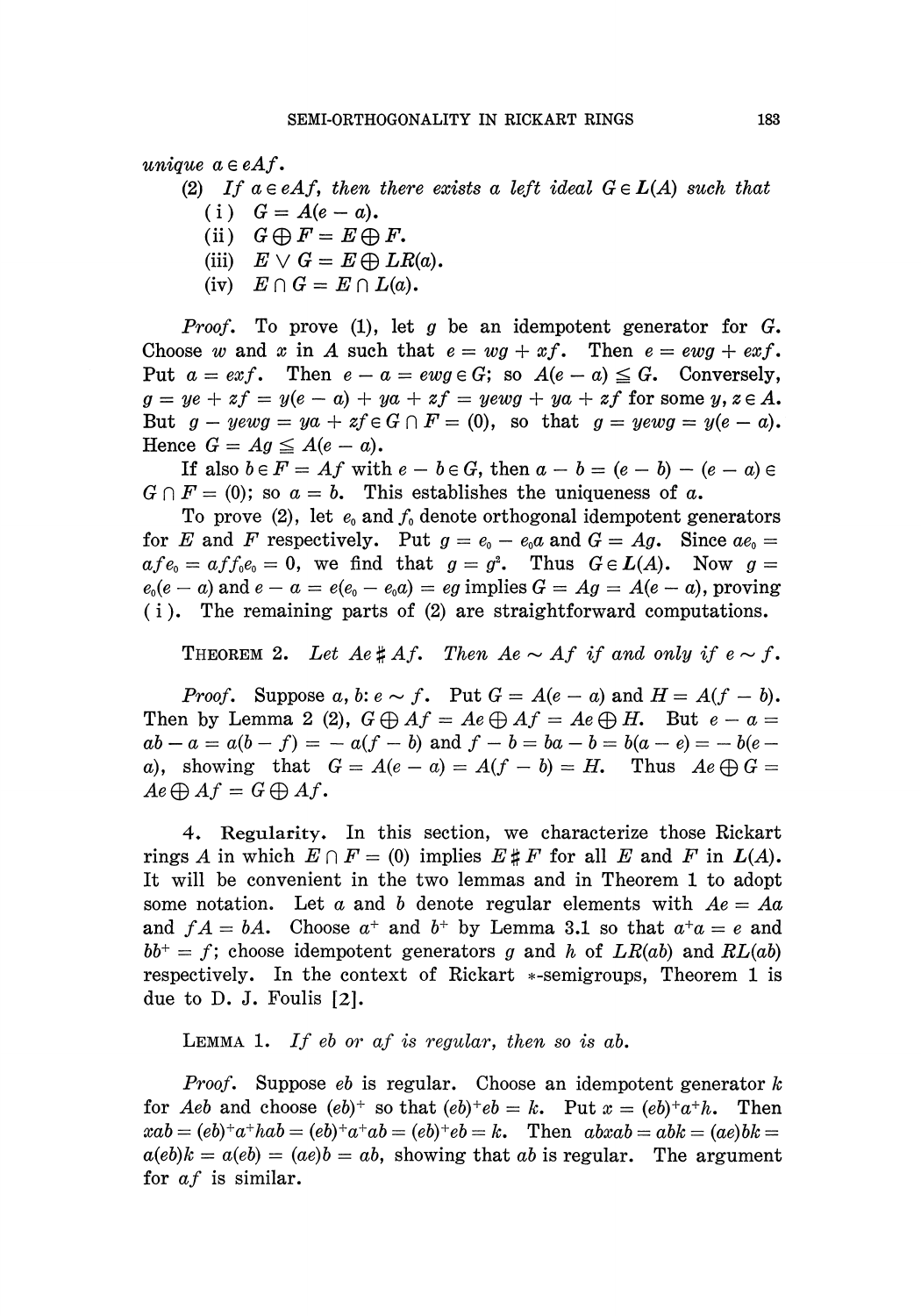#### 184 LOUIS HERMAN

LEMMA 2. If ab is regular, so are  $eb$  and  $af$ .

*Proof.* Choose  $(ab)^+$  so that  $ab(ab)^+ = h$ . Let k denote an idem potent generator of  $LR(ef)$  and put  $x = kb(ab)^+$ . Then  $afx = afkb(ab)^+$  $(ae) fkb(ab)^{+} = a(ef)kb(ab)^{+} = a(ef)b(ab)^{+} = (ae)fb(ab)^{+} = afb(ab)^{+} =$  $ab(ab)^{+} = h$ . Hence  $afxaf = haf = habb^{+} = af$ , showing that  $af$  is regular. Similarly  $eb$  is regular.

THEOREM 1. ab is regular if and only if ef is regular.

*Proof.* If ab is regular, then so is eb by Lemma 2. Since eb is regular, so is  $ef$  by Lemma 2 again, applied with  $a = e$ .

Conversely, if *ef* is regular, then so is *eb* by Lemma 1, applied with  $a = e$ . Then since *eb* is regular, so is *ab* by Lemma 1 again.

THEOREM 2. *These conditions are equivalent:*

(1) *ef is regular for every idempotent e and f.*

(2) / / *a and b are regular, then so is ab.*

(3) If  $E \cap F = (0)$ , then  $E \sharp F$ .

*Moreover, if A is a matrix ring, we may add*

(4) *A is a regular ring.*

*Proof.* The equivalence of (1) and (2) is a consequence of Theo rem 1. That (1) implies (3) is a consequence of Theorem 2.1 (2). Using the notation of the proof of Corollary 2.1, we may show that (3) implies (1); with  $E = Ae$  and  $F = Af$ , we have  $Ae_0 \cap Af_0 = (0)$  as before. Then by (3),  $Ae_0 \sharp A f_0$ . Consequently,  $e_1(1-f_1) = e_0(1-f_0)$  is regular by Theorem 2.1, and hence  $e(1-f)$  is regular. Thus (3) implies  $e(1-f)$  is regular for every idempotent e and f, and this is evidently equivalent to (1).

Let us now suppose that A is a Rickart matrix ring of order  $\geq 2$ . If A is a regular ring, then  $E \cap F = (0)$  implies  $E \sharp F$  for all E and *F* in *L(A)* by Theorem 2.1. Conversely, if this condition holds for all *E* and *F* in *L(A),* we show that A is a regular ring. To this end, let  $e_{ij}$ ,  $1 \leq i, j \leq n$ , be a family of matrix units for *A*. We shall show that  $e_{11}Ae_{11}$  and hence A, which is isomorphic to the  $n \times n$  matrix ring over  $e_{n}Ae_{n}$ , is a regular ring.

Let  $e_{11}xe_{11}$  denote an arbitrary element in  $e_{11}Ae_{11}$ ; put  $a = e_{11}xe_{12}$  and choose idempotent generators e and f for  $RL(a)$  and  $LR(a)$  respectively. Since  $R(f) = R(a)$ ,  $ae_{ii} = 0$  for  $i \neq 2$  implies  $fe_{ii} = 0$  for  $i \neq 2$ ; since  $L(e) = L(a)$ ,  $e_{22}a = 0$  implies  $e_{22}e = 0$ . Thus  $fe = f(\sum e_{ii})e =$  $(\Sigma f e_{ii})e = (f e_{22})e = f(e_{22}e) = 0$ , showing that  $Ae \cap Af = (0)$ . Moreover  $f(1-e) = f$  is regular. Hence  $Ae \# Af$ .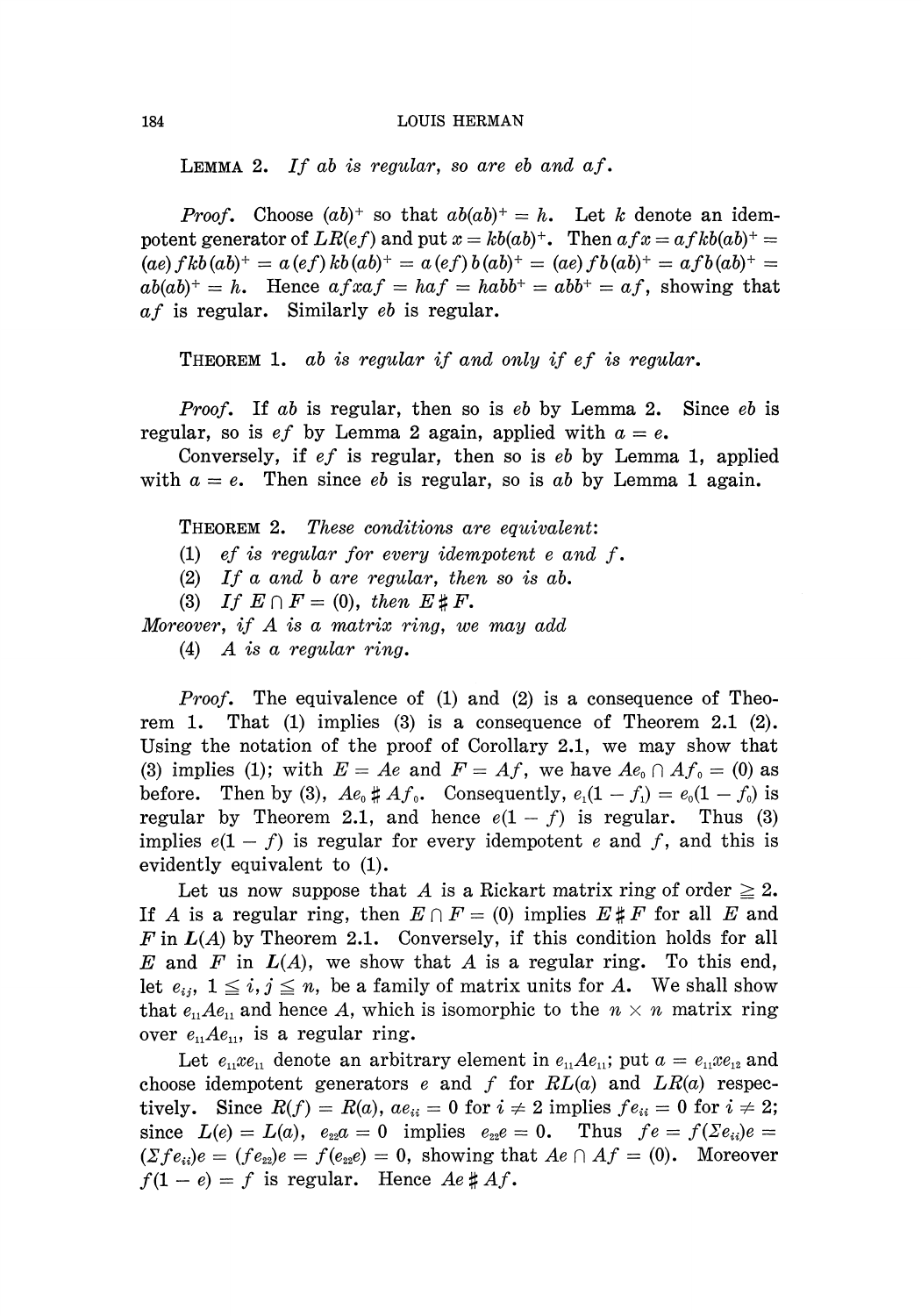Now let  $e_0$  and  $f_0$  denote orthogonal idempotents generating Ae and Af respectively. Put  $g = e_0 - e_0 a$ . Then, as in the proof of Lemma 3.2,  $a = e(1 - g)$  and  $Ag = A(e - a)$ . Thus  $Ae \cap Ag = Ae \cap L(a) =$  $Ae \cap L(e) = (0)$ . Then by hypothesis,  $Ae \# Ag$ . But this means that  $a = e(1 - g)$  is regular in A. Choose an element b in A with  $aba = a$ . Then

$$
(e_{\scriptscriptstyle 11} x e_{\scriptscriptstyle 12}) b(e_{\scriptscriptstyle 11} x e_{\scriptscriptstyle 12}) = aba = a = e_{\scriptscriptstyle 11} x e_{\scriptscriptstyle 12}
$$

or equivalently

$$
(e_{11}xe_{12})b(e_{11}xe_{11})=e_{11}xe_{11}.
$$

Thus

$$
(e_{11}xe_{11})(e_{12}be_{11})(e_{11}xe_{11})=e_{11}xe_{11},
$$

showing that  $e_{11}xe_{11}$  is a regular element of  $e_{11}Ae_{11}$ .

Hence  $e_{n}Ae_{n}$  is a regular ring.

Recall that two left ideals in a von Neumann algebra *A* are semi orthogonal if and only if their unique generating projections are non asymptotic. Therefore, a von Neumann matrix algebra with no asymp totic pairs of projections must be regular and hence finite dimensional [8, pp. 85-87]. The definitive result in the general case is due to D. M. Topping [9]. Topping shows that in a von Neumann algebra these conditions are equivalent: (1) *A* has no asymptotic pairs of projections; (2) *A* contains no infinite orthogonal sequence of non-abelian projections; (3) *A* is the direct sum of an abelian subalgebra and a finite dimen sional subalgebra. As a consequence of this result, a type  $II_1$  von Neumann algebra may contain asymptotic pairs of projections, although its projection lattice is necessarily modular. Thus semi-orthogonality and dual modularity are in general distinct concepts. Using Foulis' characterization of dual modularity in terms of range-closedness, this same example shows that the product of two projections in a von Neumann algebra may have a closed range without being \*-regular.

A simple proof, in the spirit of this paper, of (1) implies (2) in Baer \*-rings would be worthwhile; for this would show that a complete ^-regular ring can contain no infinite orthogonal sequence of non-abelian projections and hence no infinite orthogonal sequence of equivalent pro jections. A complete \*-regular ring must, therefore, be of finite type. This is a difficult step in Irving Kaplansky's proof [3] that an ortho complemented complete modular lattice is a continuous geometry.

#### **REFERENCES**

1. J. Feldman, *Isomorphisms of rings of operators,* Thesis, University of Chicago, 1954.